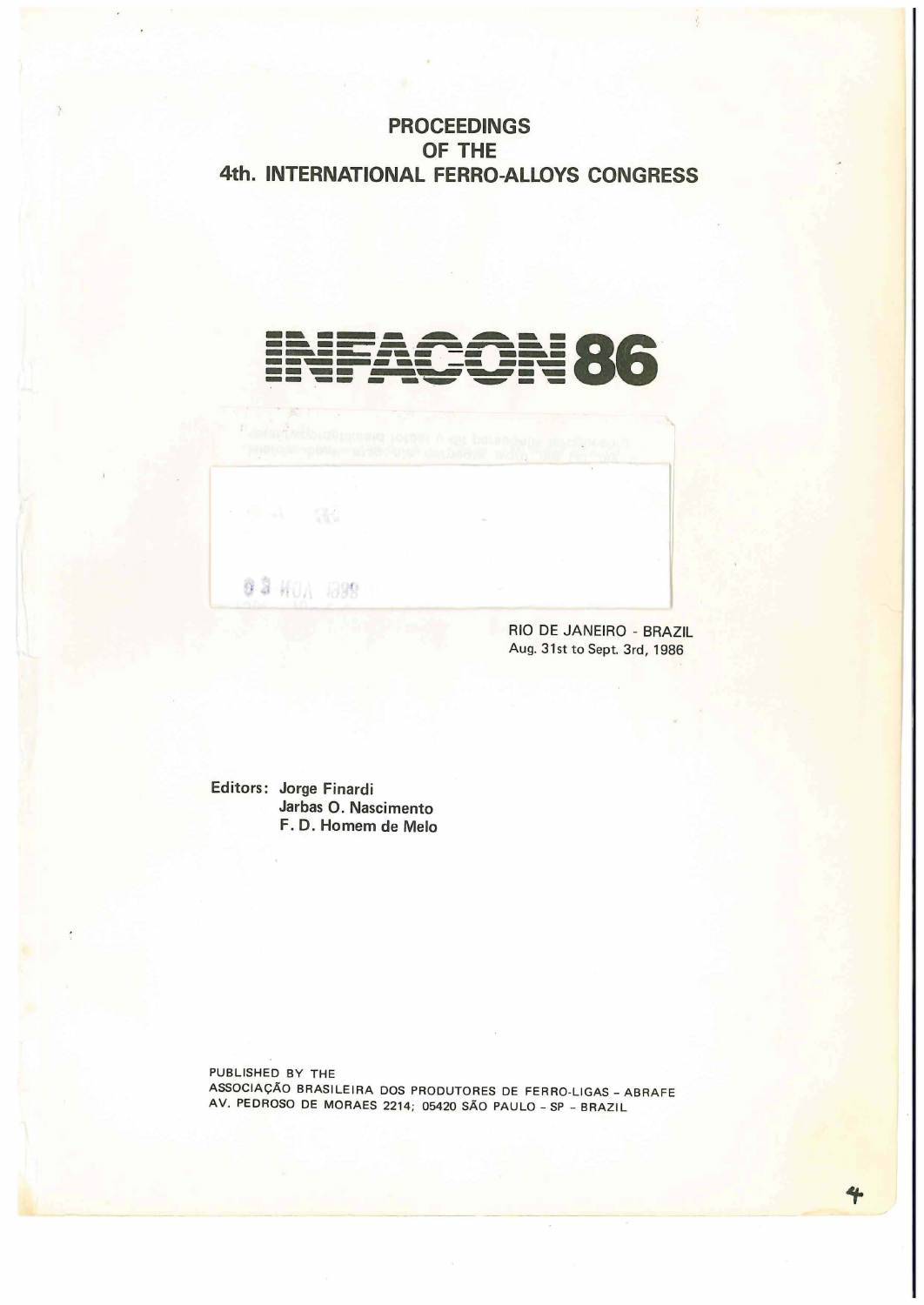#### FOREWORD

The Fourth International Ferro-Alloys Congress - INFACON 86 has been organized by the Associação Brasileira dos Produtores de Ferro-Ligas - ABRAFE (Brazilian Association of Ferro-Alloys Producers) with the sponsorship of the Associação Brasileira de Metais (Brazilian Society for Metals).

The papers selected constitute the Proceedings of this INFACON, held in Rio de Janeiro, Brazil, at the Hotel Inter-Continental, from August 31st to September 3rd, 1986. This event follows prior international congresses on ferroalloys. The first was held in 1974; in Johannesburg, South Africa; the second, in 1980, in Lausanne, Switzerland; and the third was held in Tokyo, Japan, in 1983. The central theme of these congresses has been the overall review of the technological advances occuring in the production of ferroalloys in a form where pertinent aspects involving supply and demand, as well as market forecasts were analyzed and discussed.

For the INFACON 86 the Organizing Committee has selected thirty seven papers prepared by specialists from fifteen countries. The merits of the subjects and their timely characteristics have been considered as factors to cover the state of the art in the ferro-alloy industry. Raw materials, technologies and new production processes, environmental control, automation, energy supply, productivity and market statistics and forecasts, are among the important topics that the participants will have the opportunity to examine.

The ongoing development of the Brazilian economy, as well as the recently opened areas to exploitation of immense mineral resources constitute incentives for the interaction of experiences and technologies, particularly when the industry in general is also undergoing intense expansion. Steelmaking and ferro-alloy production and their modern industrial capacity utilization, ample hydroelectric energy supply combined with the use of charcoal from renewable sources, will also be points of interest to the participants. The new trends in the steelmaking technology are subjects relating to the ferro-alloy industry.

The organizers of INFACON 86 consider that the primary objective of the Congress, to approach and examine some of the diversified aspects of the complex international ferro-alloy industry, is appropriate. Therefore, the Organizing Committee antecipates that these Proceedings will constitute a worthwhile repository of data for future references, as well as effective means for the interchange among the specialists of the ferro-alloy industry.

To the authors, to the participants, and to all those who have contributed to this event our special appreciation.

> J. O. Nascimento Chairman INFACON 86